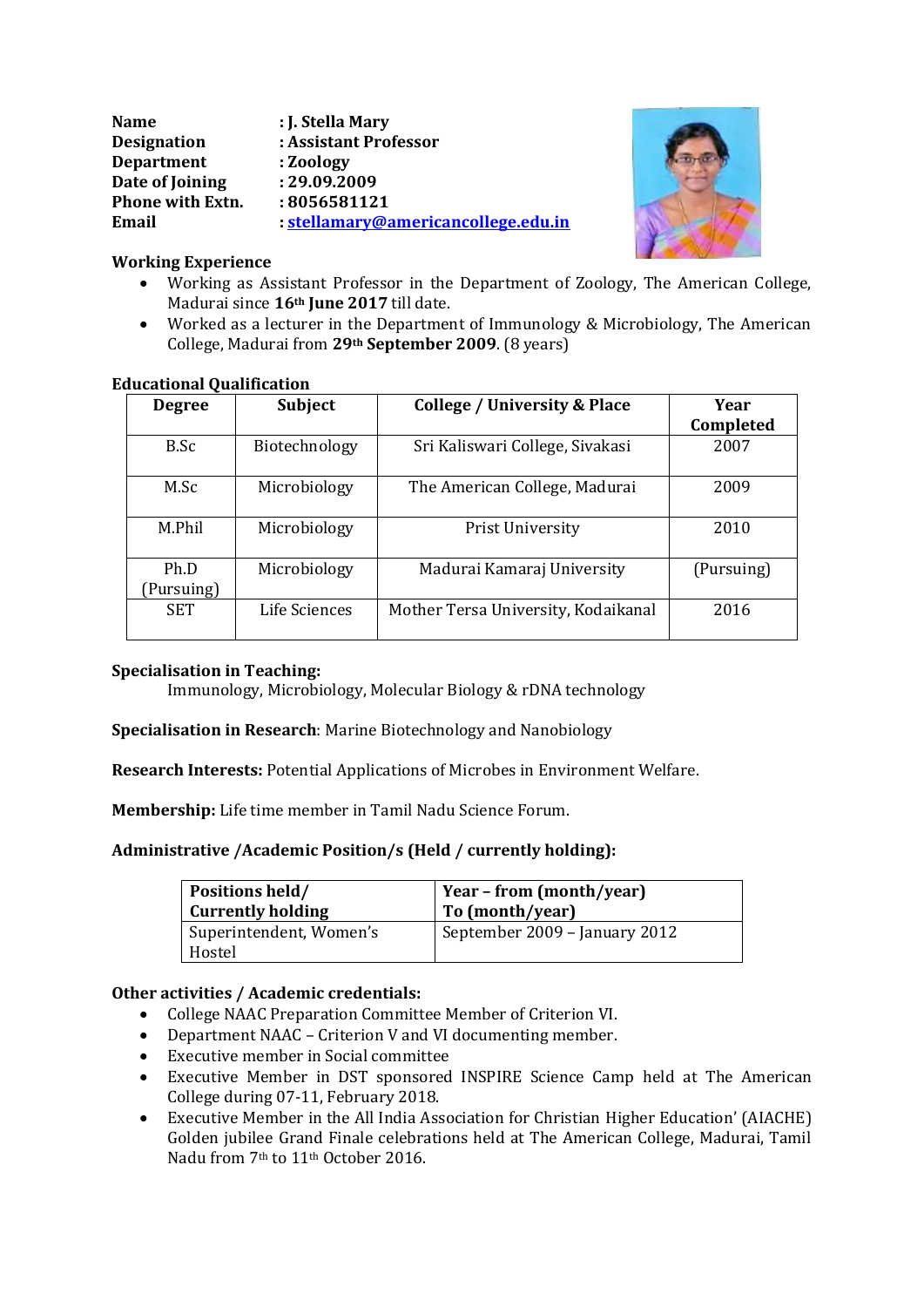- Executive Member in DBT sponsored National Conference on " Community Microbial Consortia and the Human Holobiont – Implications of Yet- Unculturable Microorganisms in Systemic health, Disease & Personalized Medicine, organized by The American College, Madurai, during 7 and 8 December, 2015.
- Faculty of Community College Medical Lab Technology.
- Faculty of SLP (Child support work in Orphanages I) (2016-2018)
- Association President of Microfiesta Intercollegiate Event organized during 11th March 2016 and 7th March 2017 in the Dept of Immunology and Microbiology.
- Committee member and active participation in Admission work, Orientation, College day, Convocation, Alumni association etc.
- Organizing committee member in Conferences/Seminars organized by the Department.
- Academic adviser for the UG students.
- Department IQAC in charge**.**

#### **Recognitions:**

- Jury in Science Exhibitions conducted in Madurai Public School, Thirupalai on 12 March 2021.
- Jury in Science Competitions of **"Vigyan Sarvartra Pujyate"** Festival of SCoPE for all organized by the Ministry of Culture, Government of India, at The American College, Madurai
- Jury in **Tamil Nadu Science Exhibition Forum on** 05.11.2019 held at Madurai Kamaraj University, Madurai.
- BOS member in Community College- Medical Lab Technology
- External practical examiner and End of Semester Examination Question setter for various colleges and Universities.
- Jury in Microfiesta 2020 (Intercollegiate event) organized by Dept of Microbiology, The American College, Madurai

#### **Awards**

 Received **"Best Young Faculty Award"** from Novel Research Academy, Puducherry, India during the Academic Year 2019 – 2020.

#### **Orientation Course and Faculty Development Programme Attended**

- Completed UGC sponsored **Orientation Programme** conducted by UGC Human Resources Development Centre, Madurai Kamraj University held from 10.07.2019 to 30.07.2019 and obtained **"A"** Grade.
- Completed **Two Weeks Faculty Development Programme** on "Managing Online Classes and Co- Creating MOOCS" conducted Teaching Learning Centre, Ramanujan College, University of Delhi sponsored by MHRD Pandit Madan Mohan Malaviya National Mission on Teachers and Teaching, held from April 20 – May 06, 2020.
- Two weeks online Faculty Development Programme (FDP) "Pedagogy and Research Methods" , organized by of Human Resource Development Centre and Internal Quality Assurance Cell (IQAC) of AMET University from 24 May to 6 June,2021.
- Complete Online **Two - Week Interdisciplinary Refresher Course/Faculty Development Programme** On "Advanced Research Methodology 2.0" Conducted By Teaching Learning Centre, Ramanujan College University Of Delhi Under The Aegis Of Ministry Of Education Pandit Madan Mohan Malaviya National Mission On Teachers And Teaching From *17 June - 01 July, 2021* And Obtained Grade *A*

### **Research Guidance**

### **Guided academic research project – 14 PG Students**

 Impact of Covid-19 And Lockdown On Physical And Mental Health of School Students In Madurai (10-17years Of Age Group). (P. Suamthi, June 2020- April 2021)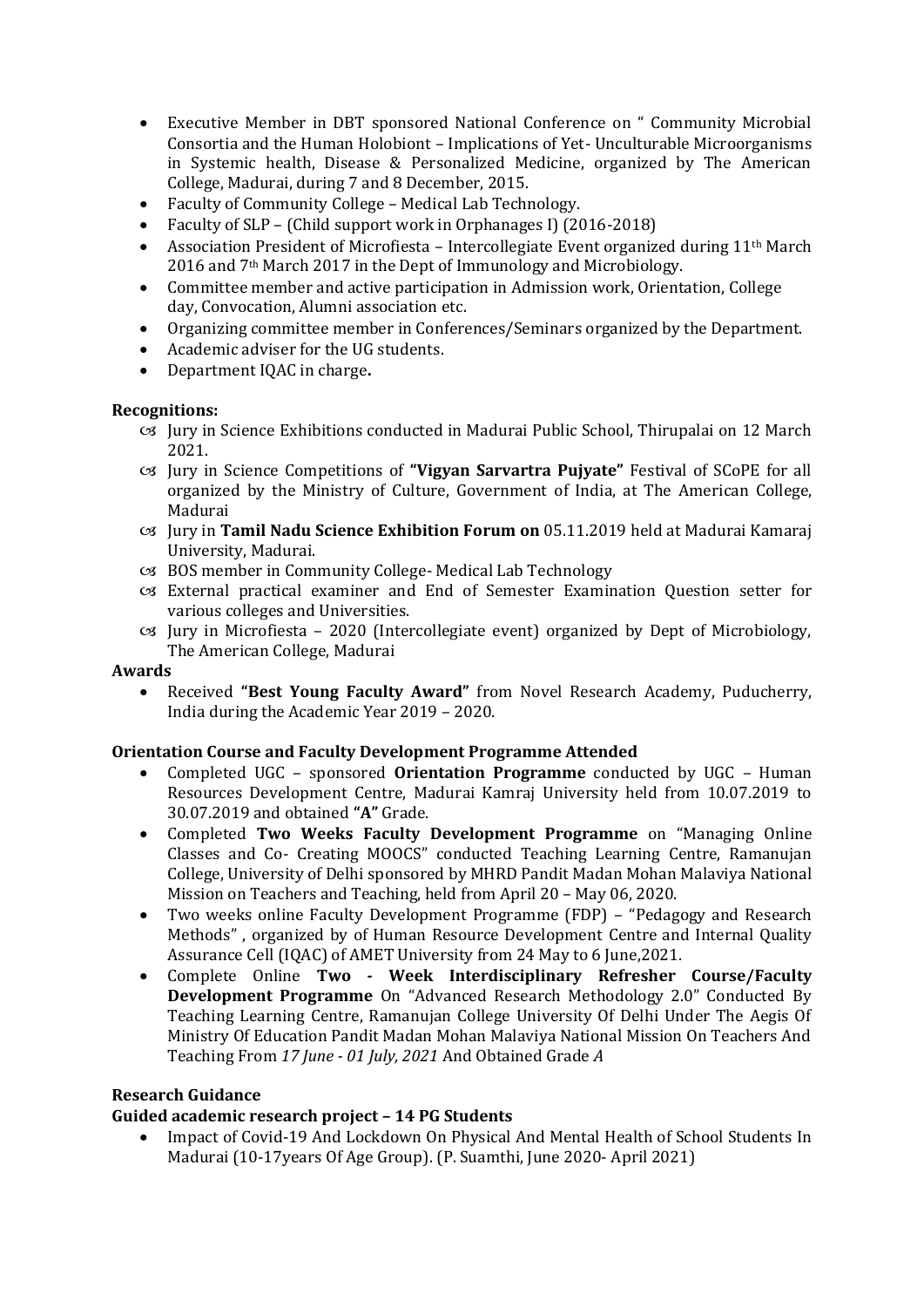- "Impact Of Covid 19 Lockdown On Eye Health Of College Students In Madurai District" (J. Emmimal, June 2020- April 2021)
- Isolation of seaweed associated microorganisms and assessing its antimicrobial efficacy. (Vignesh, June 2019- April 2020)
- Isolation and characterization of probiotic organisms from fresh fruits and vegetables. (Lin Bernadette Deepa, June 2017 – April 2018)
- Green synthesis of silver nanoparticles using marine green seaweed *Padina tetrastomatica* and Screening its antimicrobial and antioxidants activities. (Chitra Devi, June 2016 – April 2017)
- Biosynthesis of silver nanoparticles using marine green seaweed *Halimeda macroloba* and Screening its antimicrobial, antioxidants and antidiabetic activities. (Brinda M, June 2015 – April 2016)
- Biosynthesis of silver nanoparticles using marine green seaweed *Caulerpa racemosa* and Screening its antimicrobial, antioxidants and antidiabetic activities. (Banumathi P, June 2015 – April 2016)
- Screening for antioxidants and antimicrobial activity of Brown seaweeds *Turbinaria ornata* and *Turbinaria conoides*. (P.Madhumitha, June 2014 – April 2015)
- Screening for antioxidants and antimicrobial activity of Brown seaweeds *Padina gymnospora* and *Padina tetrastromatica.*( J.M.John Marshal, June 2014 – April 2015)
- Determination of oxidative stress (ROS and Malondialdehyde), antioxidant level (total antioxidant status), C- reactive protein and quantification of serum selenium in the immune regulation of patients with Tuberculosis infection. (Nandhini, June 2011- April 2012)
- Quantification of Serum SGPT & SGOT, Zinc & Iron in Patients with Pulmonary Tuberculosis. (Oluoch Beatrice Akinyi, June 2011 – April 2012)
- Invitro Cytotoxic Effect of Seaweed *Sargassam sp.,* against MCF-7 and Hep-2 Cell Lines. (Vinotha, June 2010 – April 2011).

### **Guided Group Projects - 3 UG Batches. (20 students)**

- Study on diversity of Macrofungi at Alagar hills, Madurai (Ajith Pandian .M, Dharmalingam .M, Prdeepkumar .C, November 2020 – April 2021)
- Isolation and Characterisation of Multidrug Resistance Organisms from Hospital Environment. (K Chaakaravarthy, B Karthikeyan, M Mukeshbabu, R Muthupandi, and T Raja Rajan, November 2019- April 2020)
- Green synthesis of silver nanoparticles from Blueberry fruit extract and Screening for its antimicrobial and antioxidants activities. (K Divya, B Krishnaveni, M Pon Lakshmi Priya, C Praveena, K Priyadharshini , K Ram Kumar, M Santhosh Kumar, S Sushmitha Meenakshi, Nov 2016 – April 2017)
- Screening for antioxidants, antimicrobial and antidiabetic activity of *Plumbago zeylanica*  plant extracts. (Asaithambi T, Christy Joshi M, Kasthuri B, mehreen Tanaz A, November 2015– April 2016)

# **Research Publication**

### **Articles Published in National & International Journals**

- Published a research article in Tathapi Journal (UGC approved journal), 19(42), 2020, 261-267, ISSN 2320-0693, Impact factor 5.60 entitled "Screening of Some Traditionally Used Medicinal Plants For Their Potential Antibacterial Activity."
- Published a research article in JAC Journal of Science, Humanities and Management, 5(1), 2017, 224-234, ISSN 2347-9868, entitled "Antimicrobial potential of Metallic nanoparticles synthesized from Seaweeds: An Overview."
- Published a research article in *Journal of Global Biosciences*, ISSN 2320 1355, Vol 4 (2), 2015, P: 1551-1557, entitled "Role of Reactive Nitrogen Species in Cardiac Associated Complication Among Type II Diabetic Melitus Patients".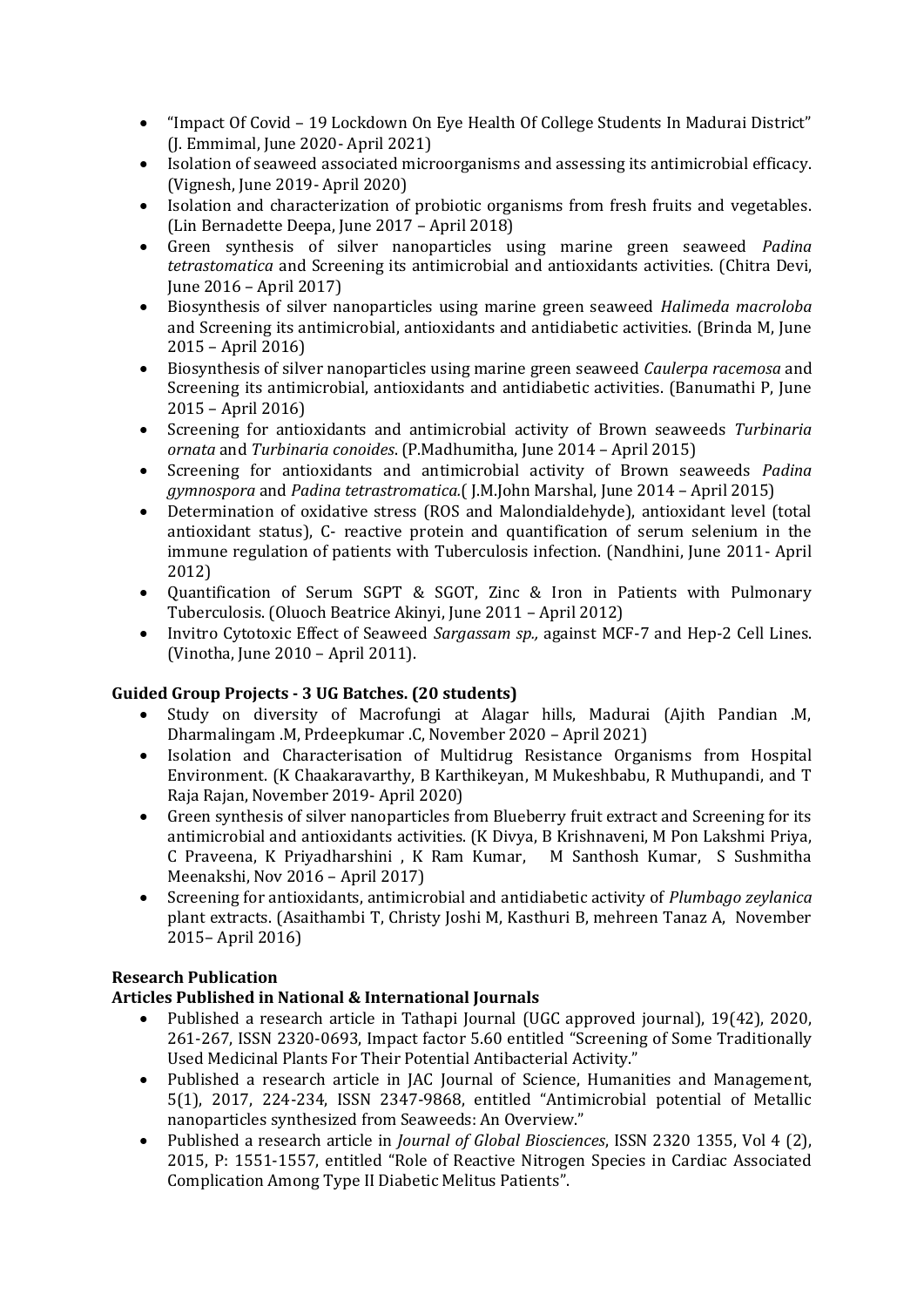- Published a research article in *Asian Pacific Journal for Cancer Prevention* 13(12), 6073 6076, Impact factor 0.659 entitled "Invitro Cytotoxic Effect of Seaweed *Sargassam sp.,* against MCF-7 and Hep-2 Cell Lines".
- Published a research article in American Journal of Bio-pharmacology Biochemistry and Life Sciences (AJBBL) 2014 September, Vol. 4 (Suppl 1): P 67 entitled "Pytochemical characterization and antimicrobial effect of Kappaphycusalvarezii (sea weed) against chosen isolates."
- Published a research article in *American Medical Journal* 1(2), 83-86,2010, ISSN 1949- 0070, Science Publication entitled "Zinc Deficiency and T Cell Dysfunctioning among Human Immunodeficiency Virus Sero Positives".
- Published a research article in *American Medical Journal* 1(2),77-79,2010, ISSN 1949- 0070, Science Publication entitled"Determination of Iron Deficiency among Human Immunodeficiency Virus Sero Positives".

# **Book Chapter Publication**

 Published a Book Chapter: ZEBRAFISH- A MODEL ORGANISM FOR REGENERATION STUDIES: "Plants as Immunostimulants in Fish" (2016) Darshan Publishers, Tamil Nadu, India. Pp 123 – 140.

### **Gene Sequence Submission (2014)**

A.Joseph Thatheyus, D. Ramya, **J. Stella Mary,** M. Andrew Pradeep **NCBI (National Centre for Biotechnology Information) Culture Database**

*Pseudomonas aeruginosa* Strain ACZ01 – *Acc.No:* KM434772 *Pseudomonas aeruginosa* Strain ACZ02 – *Acc.No:* KJ667740 *Providencia sp.* Strain ACZ03 – *Acc.No:* KJ139978 *Pseudomonas aeruginosa* Strain ACZ04 – *Acc.No:* KJ667741 *Morganella morganii* Strain ACZ05 – *Acc.No:* KJ830754

### **Conference/ Seminar Presentations**

- Participated & Presented a paper titled "Screening for Antimicrobial, Antioxidant and Antidiabetic activity of *Plumbago zeylanica* Plant Extracts" in the VOICE-Virutual 3rd International Conference on Enivronmental, Agricultural, Chemical and Biological Sciences – ICEACBS 2022" organized by Voice of Indian Concern for the Environment(VOICE) in Support of United Nations – SDGS during 22, 23, 26 January 2022.
- Presented a paper titled "Isolation and Characterization of Probiotic Organism from Fresh Fruits and Vegetables" in the National Conference on Recent Trends in Biological Sciences (RTBS – 2020)" organized by PG and Research Dept of Zoology, The American College, Madurai on 3rd Feb 2020.
- Presented a paper titled "Synthesis of Silver Nanoparticles From Green Seaweed *Caulerpa racemosa* and Assessing its efficacy of antimicrobial, antioxidant and antidiabetic activity" in the International Symposium on "Advances in Coastal Research with Special Reference to Indo Pacific, AdCoRe IP – 2019" held at National Centre for Coastal Research (NCCR), Chennai Funded by Ministry of Earth Sciences, Govt of India during 17th – 19th December 2019.
- Presented a paper titled "Screening for antimicrobial and antioxidant activity of Brown Seaweeds – *Turbinaria conoides"* in the International Symposium on "Advances in Coastal Research with Special Reference to Indo Pacific, AdCoRe IP – 2019" held at National Centre for Coastal Research (NCCR), Chennai Funded by Ministry of Earth Sciences, Govt of India during 17<sup>th</sup> - 19<sup>th</sup> December 2019.
- Presented a paper titled "Comparitive study on Antimicrobial and antioxidant activity of *Padina gymnospora* and *Padina tetrastomatica*" in the International Symposium on "Advances in Coastal Research with Special Reference to Indo Pacific, AdCoRe IP – 2019"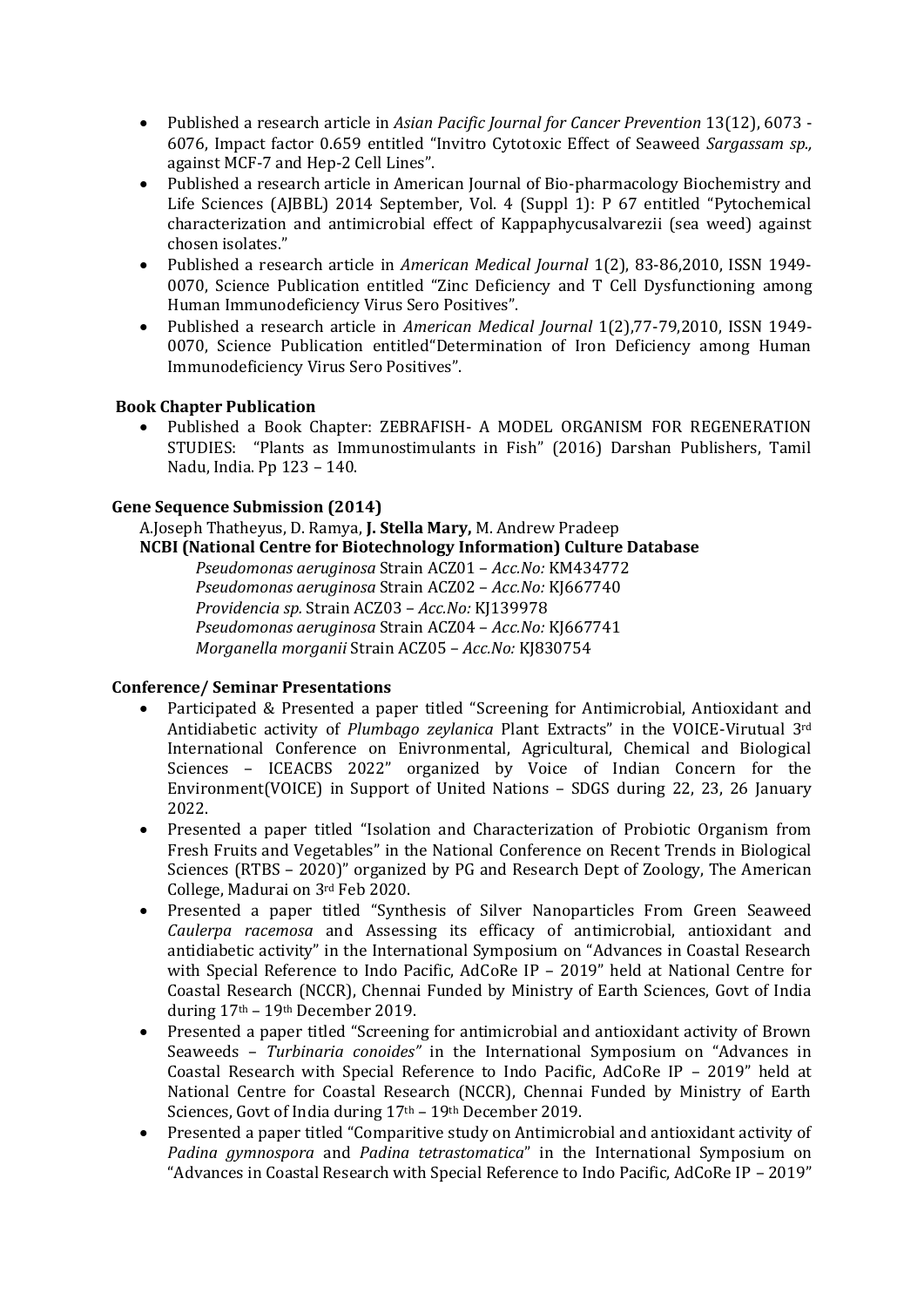held at National Centre for Coastal Research (NCCR), Chennai Funded by Ministry of Earth Sciences, Govt of India during 17<sup>th</sup> - 19<sup>th</sup> December 2019.

- "Role of Microbes in Conservation of Nature" presented as a poster in the 'National Conference Impacts of Pollution on Health and Restoration of Quality Environment Through Biotechnology Applications (EBAC-2018)' organized by PG and Research Dept of Zoology and Dept of Immunology & Microbiology, The American College, Madurai during 2 & 3 Feb 2018.
- "Antimicrobial potential of metallic nanoparticles synthesized from Seaweeds" presented as a paper in the 'National Seminar on Emerging Trends in Life Sciences' sponsored by TNSCST and organized by Jayaraj Annapackiam College for Women, Periyakulam during 9th January 2018.
- "Antimicrobial and antioxidant potential of metallic nanoparticles synthesized from Seaweeds" presented as a paper in the 'National Level Conference on Reaching the Unreached through Science and Technology for nation Building' organized by ISCA Coimbatore Chapter held at Kongunadu Arts and Science College, Coimbatore during 09th – 11th October 2017.
- "Green synthesis of silver Nanoparticles using Marine Green Seaweeds *Halimeda macroloba* and screening its antimicrobial, antioxidant and antidiabetic activity" presented as a paper in the 'National seminar on OCEANIA '17' organized by Sarah Tucker College, Tirunelveli during 01 Sep 2017.
- *"*Screening for antioxidants and antimicrobial activity of Brown seaweed *Padina gymnospora "* presented as a paper in the National Seminar on Marine Resources, organized by Department of Zoology, The M.D.T.Hindu College, Tirunelveli in collaboration with Seaweed Research and Utilization Association, CAS in Marine Biology, Annamalai University during 3rd and 4th March 2016.
- *"Silicon Nanostructures for Cancer diagnosis and therapy"* presented as a poster in ICMR, DBT & INSA sponsored International Conference on cancer biology: Drug discovery and Novel Therapeutics held on 29th & 30th September 2016, organized by the Department of Zoology & Chemistry, Saiva Bhanu Kshatriya College, Aruppukottai.
- *"Lipid Oxidation in Fish Oil and Mayonnaise – Role of Seaweeds as Natural Antioxidants"* presented as a poster in the International Conference on "New Horizons, Emerging Challenges and Recent paradigms in food mediated immunity and their role in human health and longevity", Organized at The American college, Madurai during 31st August and 1st September 2016.
- *Functional food as an effective therapeutic agent –"To promote health and to prevent disease"* presented as a poster in the International Conference on "Applications of Natural Products and Oppurunities Ahead – ICAN 2016", organized by the School of Life Sciences, B.S. Abdur Rahman University, Vandalur, Chennai, (Assocoation with University of east London, UK)during 2nd & 3rd August 2016.
- *"Brachytherapy – An Effective Therapeutic Tool against Cancer"* presented as a poster in the National Seminar on Cancer Biology: "Drug Discovery and Novel Therapeutices" organized at Saiva Bhanu Kshatriya College, Aruppukotai during 23rd October 2015.
- *"Quantification of ROS and Its Association with Anemic Prevalence among Cancer patients With Different Type Of Cancers"* presented as a poster in the National Seminar on "Role of Immunomodulators in Cancer Therapy" (RICT 2010) organized at The School of Bio-Technology, Karunya University, Coimbatore during October 11th – 12th, 2010.
- *"Biocontrol potential of Bacillus thuringiensis, Bacillus sphaericus and Vectobac 12AS Against the Larvae of Culex quinquefasciatus"* presented as a paper in the
- National Seminar on "Conserve the Mother Earth-Need of the Hour", sponsored by UGC, held at Jayaraj Annapackiam College for Women, Periyakulam between 9<sup>th</sup> and 10<sup>th</sup> March 2009.
- *"Effective Mechanism of Dendritic Cell Derived Exosomes Against Tumour Associated STn Antigenic Molecule"* presented as a poster in the International Colloquium on "Emerging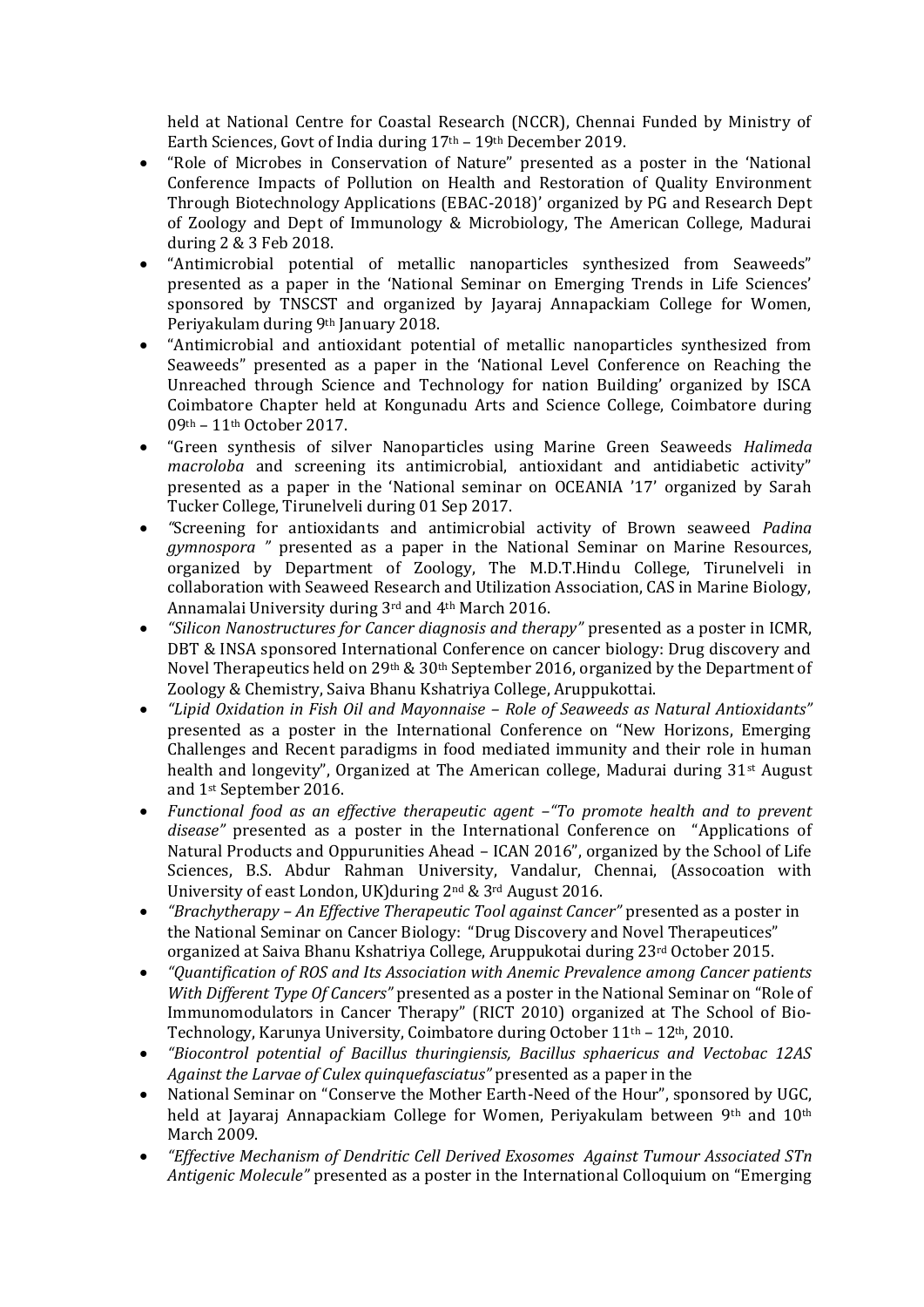Biotechnologies in Agriculture, Animal Health And Productivity"(ICEB'09) organized at The School of Bio-Sciences, Alagappa University, Karaikudi during Febuary 22nd -26th, 2009.

 *"A survey about the health awareness among the Paliyar tribal population of Kodaikanal"* presented as a poster in the 48th Annual Conference of AMI organized by Association of Microbiologist of India at IIT Madras during December 2007.

### **Conference/ Workshop/Training Participation**

- Participated in the "National Conference on Wildlife: Threats and Conservation, organized by PG and Research Dept of Zoology, The American College, Madurai, on 18th Oct 2019.
- "Entrepreneurship Development Programme in Sericulture" organized by Central Silk Board and UG Department of Zoology, The American College.
- Attended "One Day Workshop on Curriculum Development" held in PG & Research Department of Zoology at The American College, Madurai on 21 June 2019.
- Attended "Science Academic" Lecture Workshop on Recent Trends in Modern Biology held in PG & Research Department of Zoology at The American College, Madurai on 23 to 25 January 2018.
- Undergone hands on workshop programme in "*DNA barcoding"*, organized by Department of Immunology and Microbiology, the American College, Madurai, powered by EXONNS technologies, Chennai during 11th May – 13th May, 2017.
- Participated in the Academies' Lecture Workshop on "Recent Trends in Biological Sciences" organized by Postgraduate & Research Department of Zoology, The American College, Madurai on 19th & 21st, January 2017.
- Participated in Indian Association of Gastroenterology ISG Tamilnadu Chapter Mid Term Conference held on September 24th -25th 2016.
- Participated in the All India Association for Christian Higher Education' (AIACHE) Golden jubilee Grand Finale celebrations held at The American College, Madurai, Tamil Nadu from 7<sup>th</sup> to 11<sup>th</sup> October 2016.
- DBT sponsored National Conference on " Community Microbial Consortia and the Human Holobiont – Implications of Yet- Unculturable Microorganisms in Systemic health, Disease & Personalized Medicine, organized by The American College, Madurai, during 7 and 8 December, 2015.
- Immunology Today in the Commemoration of the "*World Immunology Day 2015*" organized by Aravind Medical Research Foundation, Madurai, TamilNadu, India, on 29th April, 2015.
- 4th Conference on Medical Arthropodology on "*Advancement in Vector and Vector borne disease Control researches: Lab to field*" organized by Centre for Research in Medical Entomology (ICMR), Madurai, TamilNadu, India, during 20 - 21 December, 2010.
- Undergone a training programme in the *"National JALMA Institute for Leprosy and Other Mycobacterial Diseases"* [ICMR], TajGanj, Agra for a period of 15 days from 20th June – 5th July, 2009.
- Training Programme in the *"Division of Cancer Research, Regional Cancer Centre,"* Thiruvanathapuram for a period of 15 days from  $5<sup>th</sup> - 19<sup>th</sup>$  May, 2008.
- Second Conference on Medical Arthropodology on "*Climate change and Vector borne diseases*" organized by Centre for Research in Medical Entomology (ICMR), Madurai, TamilNadu, India in Collaboration with Entomology Academy of India, during 15-16 December, 2008.
- International Conference on "*Genetic and Molecular Diagnosis in Modern Medicine"* organized by Kamineni Education Society, Hyderabad, at MCR HRD institute Hyderabad during January 2008.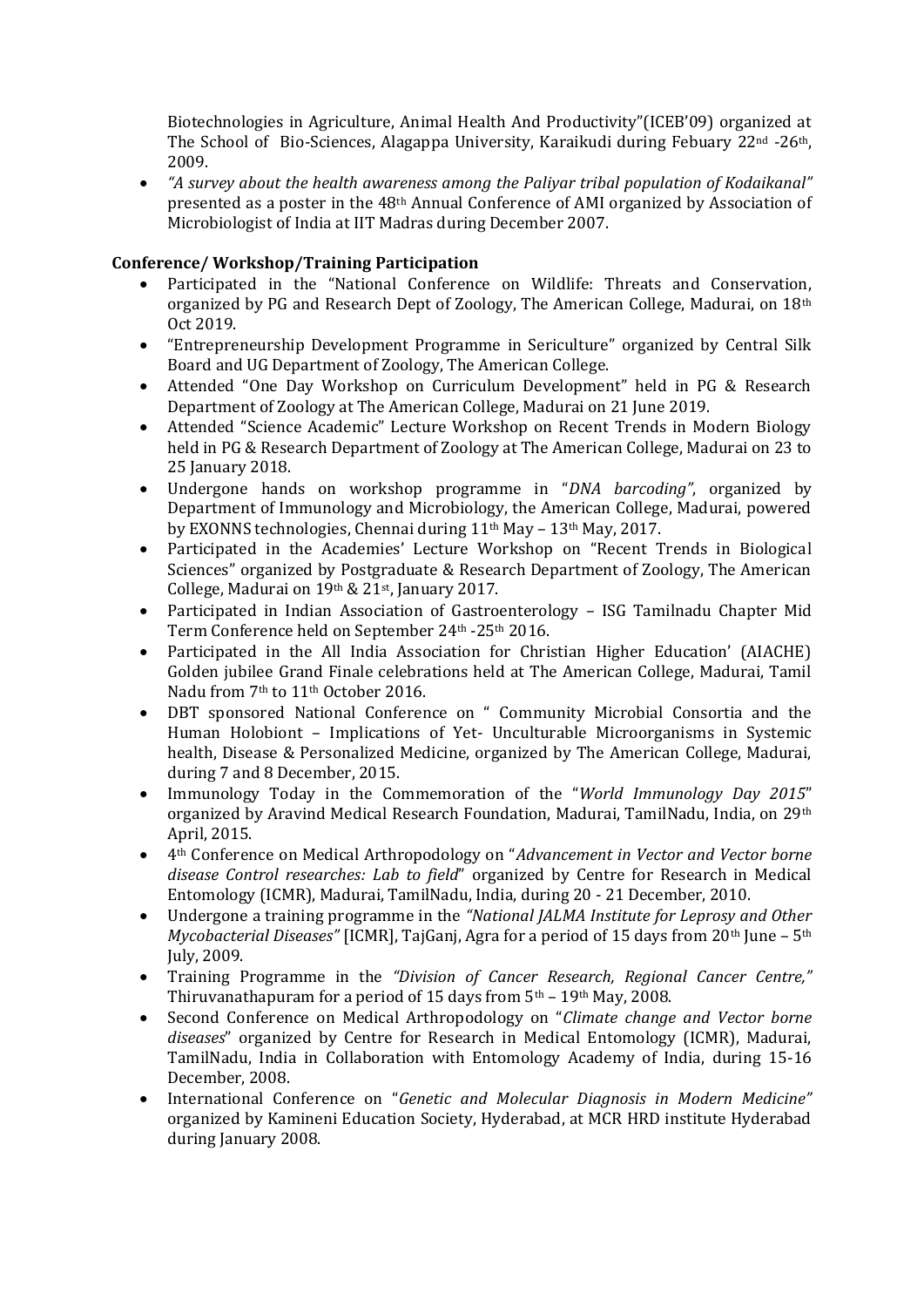## **Online Courses Attended**

- Completed Three Day Online Course on **"Apiculture"** organized by Department of Zoology, Ayya Nadar Janaki Ammal College, Sivakasi from 13th -15th May 2020, with a passing score of 90%.
- Completed Three Day Online Course on **"Vermiculture and Vermicompost Technology"** organized by Arulmigu Palani Andavar College for Women, Palani in association with Dr.N.NT.Research Foundation during 11th – 13th May 2020.

# **Webinars Attended**

- Participated in the National Webinar on Career Paths in Life Sciences organized by the Department of Biotechnology, The American College, Madurai on 01 November 2021.
- Participated in the FDP on Preparing E-Content for MOOCs on SWAYAM, organized by St. Joseph's College, Tiruchirapalli on 23 October 2021.
- Participated in the International Webinar on "PROMOTING IKIGAI TO ARISE & SHINE" organized by The Ladies Club of The American College, Madurai on 29th July 2021.
- Participated in the webinar titled 'Covid-19 Associated Mucormycosis' organized by the PG & Research Department of Biotechnology, Women's Christian College, Chennai on 16th July, 2021.
- Participated in the National Webinar on "A Pandemic year for Women: What are we learning?" organized by The Ladies Club of The American College, Madurai on 30th June 2021.
- Participated in the National Level Webinar on "Corona Virus and Wild Life Trade" organized by Pope's Eco Club and PG Department of Zoology, Pope's College, Thoothukudi on 09 June 2021.
- Participated in the NAAC sponsored National Level Webinar on "Orientation Programme for Re-Accreditation of Autonomous Colleges" organized by The National College, Bangalore on 03 June 2021.
- Participated in the National Webinar 2021 entitled "Biodiversity: Life Insurance for Our Changing World" organised by the Eco-Club of Mannar Thirumalai Naicker College (Autonomous), Pasumalai, Madurai on 26th May2021.
- Participated in the workshop on "How to design a questionnaire in research" organized by IQAC and PG & Research Department of Commerce on 24 May 2021.
- National Webinar on celebrating "World Turtle Day" on the topic "Learning from advocates of the ocean: Sea-turtles and their role in the health of the coast and high seas" Organized by Nature Club of Rajapalayam Rajus' College and Wildlife Association of Rajapalayam (WAR) on 23 May, 2021
- Participated in National Level Webinar on celebrating "World Bee Day" on the topic "Declining Bees:Due to Our Ignorance" Organized by Nature Club of Rajapalayam Rajus' College and Wildlife Association of Rajapalayam (WAR) on 20th May, 2021.
- Participated in the National level Webinar on "Intellectual Property Rights (IPR)" organized by PG Department of Zoology, Kamaraj College, Thoothukudi on 19 May 2021.
- Participated in National Webinar on *"Criteria 6: Governance and Leadership in an Educational Institution"* organized by IQAC Cell of Mahatma Education Society's Pillai College of Arts, Commerce & Science (PCACS) – Autonomous, Mumbai on 1st April, 2021.
- Participated in National Level Webinar on "Conservation of Mangrove Ecology" on celebrating "World Forest Day" Organized by Nature Club of Rajapalayam Rajus' College on 22nd March, 2021.
- Participated in the International Webinar on "The Power to change the World" organized by Women's Forum, The American College, Madurai held on 08 March 2021.
- Participated in the Webinar on "Lead the Life in Style" organized by Women's Forum, The American College, Madurai on held 01 February 2021.